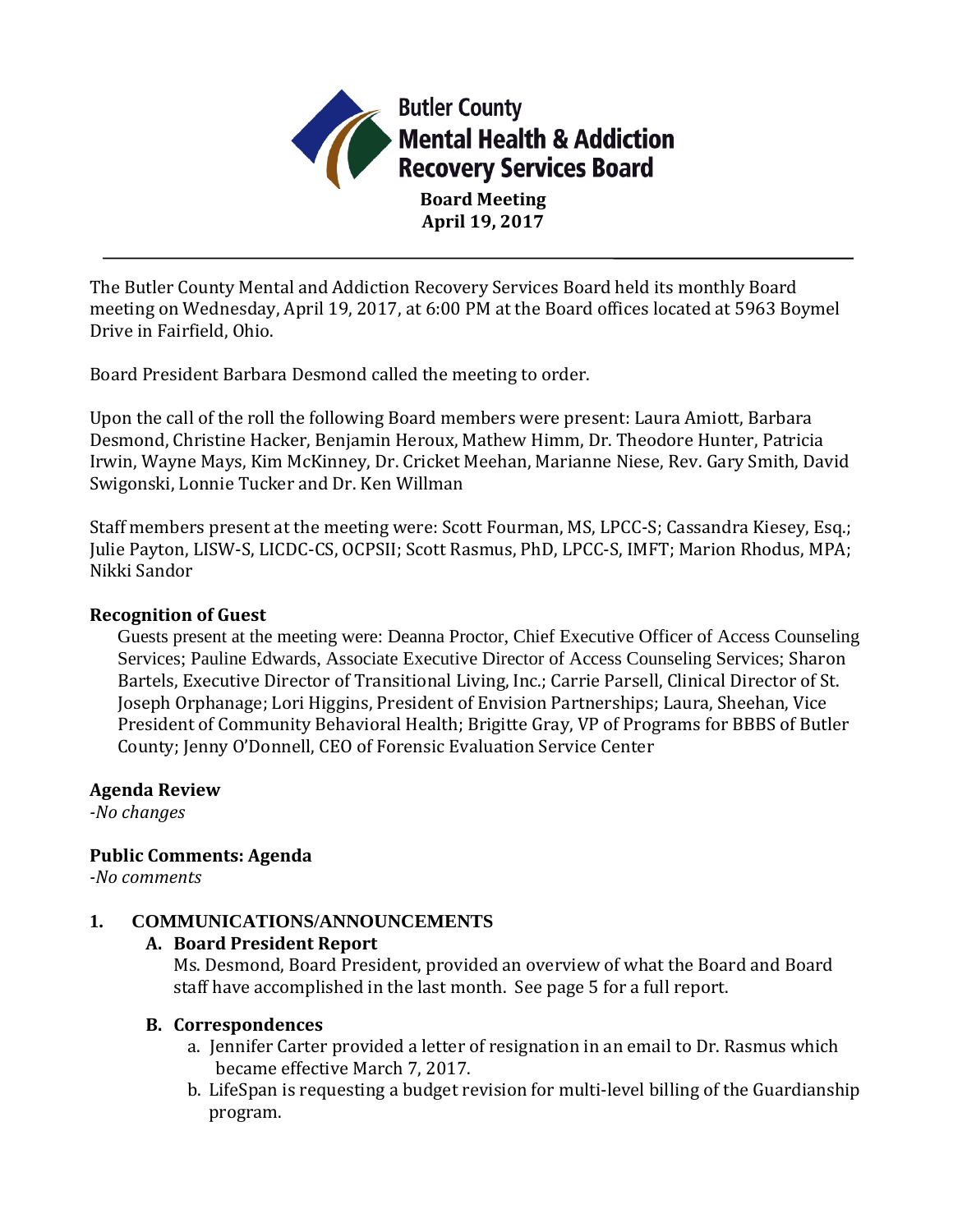c. Ohio Counselor, Social Worker & Marriage and Family Therapist Board have renewed the Board's provider status for 2 years with the next renewal date being March 2019.

#### **C. Executive Directors Report**

Dr. Rasmus presented an Executive Director Report and provided an overview of the following topics:

- a. Overview of the research article: *Epidemiology of DSM-5 Drug Use Disorder Results from the National Epidemiologic Survey on Alcohol and Related Conditions-III*
- b. Medical Daily *New Depression Treatment Erases Symptoms In 80% Of Patients*
- c. The Atlantic *– What your Therapist Doesn't Know*
- d. Sunday Post Dispatch *– The Struggle to Get Clean*
- e. Board Member Recruitment
- f. C3 Mental Health and Addiction First Responder Event
- g. BH Redesign
- h. Recognition of the Miami students who worked on the Meta-Analysis
- i. Recognition of Board's Transportation Survey
- j. TLC/Sojourner tour
- k. 2017 Ohio SAMHSA-NAADAC Workforce Forum Video-Conference event
- l. NAMI Banquet

### **3. MINUTES**

### **March Board and Executive Committee Meeting Minutes and April, 2017 ARS and MH Committee Meeting Minutes**

*Ms. Hacker motioned to approve the March Board and Executive Committee Meeting Minutes and the April, 2017 ARS and MH Committee Meeting Minutes. Ms. Niese seconded the motion. The vote carried the motion.*

### **4. MENTAL HEALTH COMMITTEE**

Mr. Mays provided an overview of the April Mental Health Committee meeting that was held on April 12, 2017. See the minutes for more details.

### **5**. **ARS COMMITTEE**

Dr. Willman provided an overview of the April Addiction Recovery Services Committee meeting that was held on April 11, 2017

### **6. NEW BUSINESS**

### **A. January Financial Report**

Mr. Rhodus provided an overview of the January financial report which showed that with 58% of the fiscal year expired we have received 48% in revenues, used 51% of board administration funds through expenses and 51% of provider claims have been turned in and paid.

*Mr. Swigonski motioned to approve the January Financial Report. Ms. Amiott seconded the motion. The vote carried the motion.*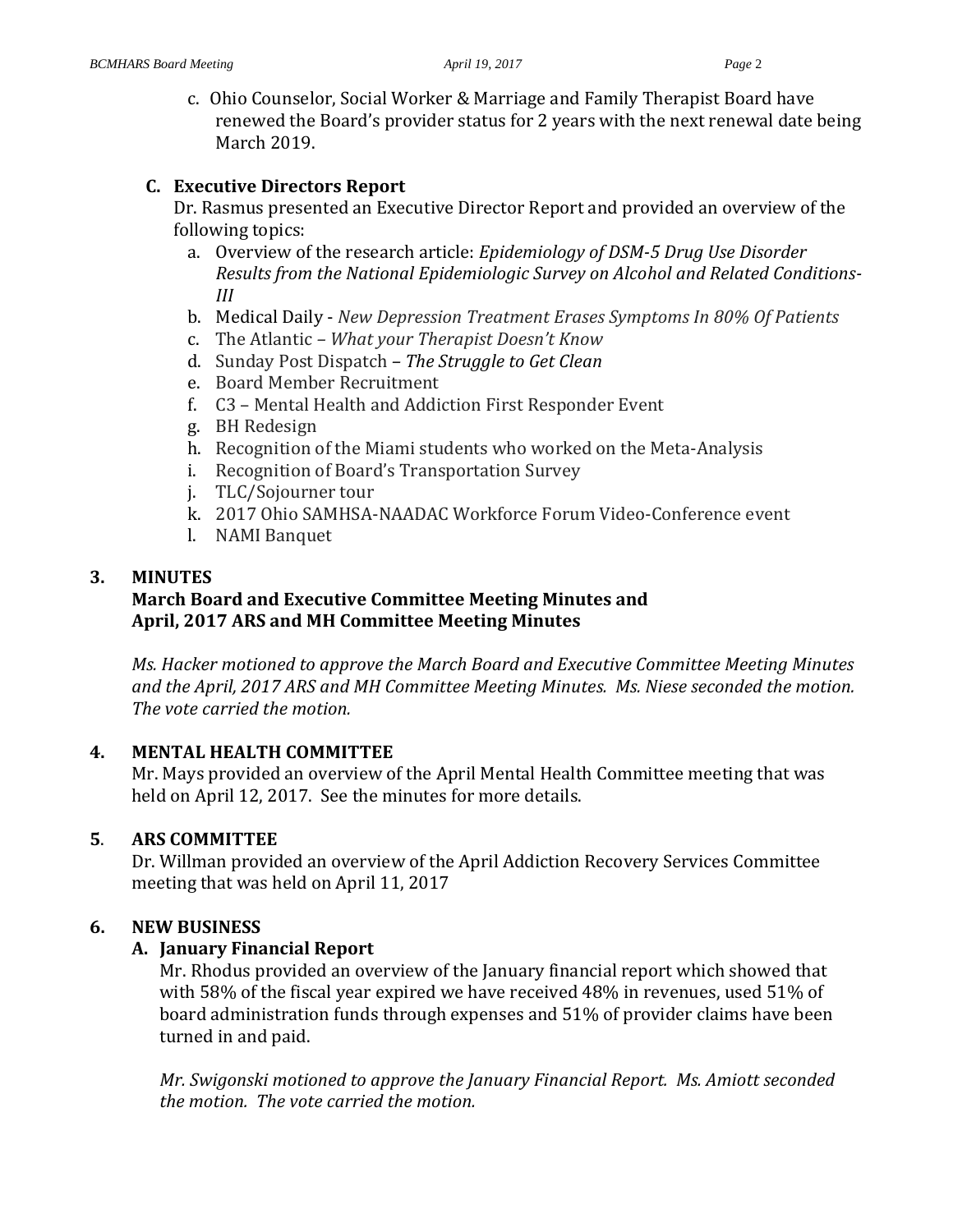### **B. One City and Beckett Springs Care Coordinator Contract**

An allocation of \$7,131.39 to fund ½ of the cost of an additional staff member (1 FTE) to the Heroin Hope Line with One City covering the cost of the other half. These funds would only cover half of the cost until the end of FY17.

*Mr. Tucker motioned to approve the One City and Beckett Springs Care Coordinator contract in the amount of \$7,131.39. Mr. Mays seconded the motion. The vote carried the motion.*

### **C. Middletown Needle Exchange and Narcan Contract**

An allocation of \$20,000 (\$10,000 to go to Narcan and \$10,000 to go towards the needle exchange program) to the Middletown City Health District for the remainder of FY17 and a new contract in the amount of \$30,000 000 (\$15,000 to go towards Narcan and \$15,000 to go towards the needle exchange program) for FY18 to fund the Cincinnati Exchange Project to serve the Middletown area.

*Mr. Heroux motioned to approve the \$20,000 contract for the rest of FY17 and the \$30,000 contract for FY18 with the Middletown City Health District. Mr. Tucker seconded the motion. The vote carried the motion.*

### **D. Yellow Sheet and Budget Revisions**

The yellow sheet reflects an increase to Beckett Springs in the amount of \$7,131.39, an increase to BBHS in the amount of \$8,569, an increase to Community Behavioral Health in the amount of \$10,000, an increase to Sojourner in the amount of \$9,925, a decrease to TLC in the amount of \$8,717 and a realignment of revenue sources based on the current demand at St. Aloysius for services.

*Ms. Irwin motioned to approve the changes in the yellow sheet. Mr. Himm seconded the motion. The vote carried the motion.*

# **E. Board Opiate Resolution**

OACBHA recommended a response from the Board in regards to the Ohio opiate epidemic to send to the Governor of the State of Ohio, the Ohio General Assembly and Ohio's Congressional Delegation to declare the current opiate epidemic an emergency.

*Mr. Himm motioned to approve the Ohio Opiate Epidemic Resolution. Mr. Tucker seconded the motion. The vote carried the motion.*

# **F. Consent Agenda Policy**

The consent agenda was proposed as an idea to use in the Board meetings in order to speed things along. A consent agenda includes grouping meeting agenda routine items that have been discussed before and aren't new to the Board and do not require discussion. All items in the consent agenda are approved together in a "block approval" process.

*Mr. Mays motioned to approve the Consent Agenda being used in Board meetings. Ms. Hacker seconded the motion. The vote carried the motion.*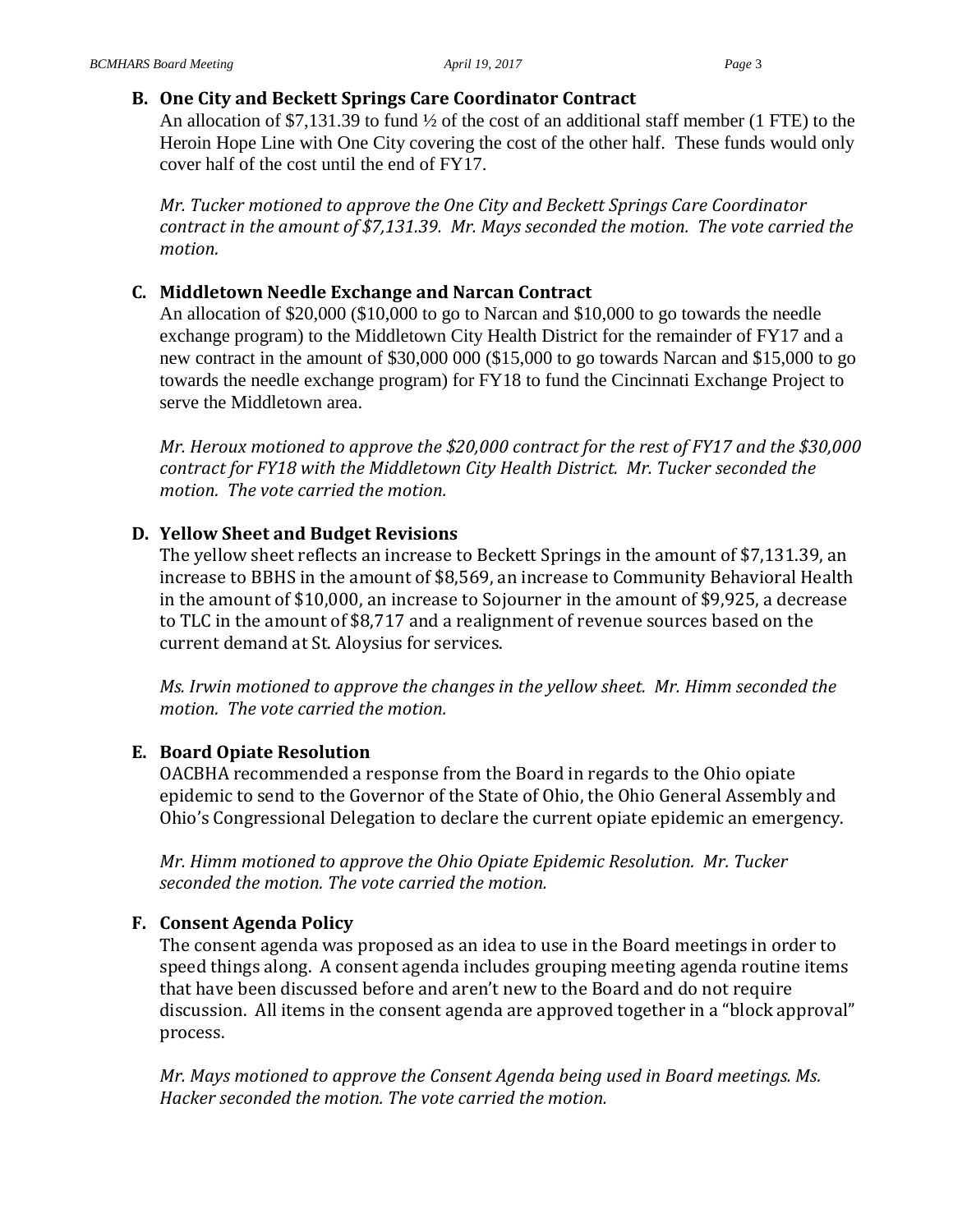#### **G. Website Posting**

Website posting policy has been created in order to determine what will and will not be posted on the website to ensure the material is not copyrighted, that it comes from a credible source and that it appropriately reflects the Board's mission and vision.

*M. Amiott motioned to approve the website posting policy. Ms. Hacker seconded the motion. The vote carried the motion.*

### **H. Updated Job Descriptions**

The Executive Assistant/Special Projects Coordinator and the Associate Executive Director of Mental Health Services job descriptions have been updated to keep them current and to be more specific for the purpose of Culture of Quality.

*Mr. Tucker motioned to approve the changes in the job descriptions of the Associate Executive Director of Mental Health Services and the Executive Assistant/Special Projects Coordinator. Mr. Willman seconded the motion. The vote carried the motion.*

### **I. Evaluation of March Board Meeting**

16 Board Members completed the March Board Meeting Evaluation. The average was 1.5 (in between agrees and strongly agrees) and has increased from a 1.2 average a year ago.

## **J. State Hospital Report**

Mr. Fourman reviewed the March State Hospital report and noted that there were 5 civil beds and 10 forensic beds used by Butler County residents in state hospital for the month of March 2017. Year to date the average is 5.6 civil beds and 12.4 forensic beds.

### **K. Vouchers and Payments Made by Direct Deduction**

Listed were all of the Voucher Approvals and Direct Deductions for the months of March.

*Ms. Hacker motioned to approve the March Vouchers and Payments made by Direct Deduction in the month of March. Mr. Mays seconded the motion. The vote carried the motion.*

# **7. GUEST/BOARD COMMENTS**

### **8. ADJOURNMENT**